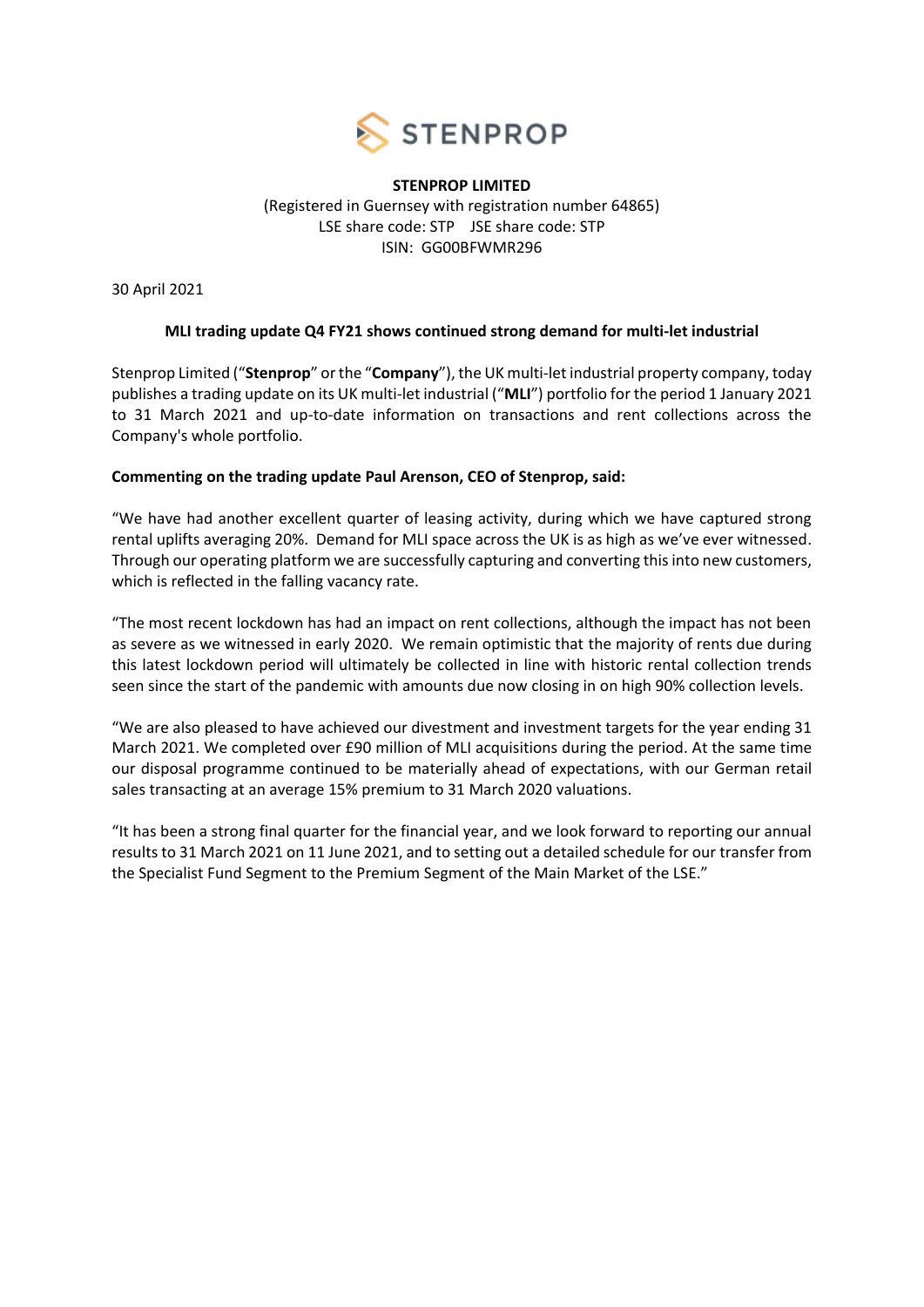## **A record quarter for leasing drives improved occupancy and higher rents**

- 24% average uplift on the previous passing rent on new lettings and 15% on lease renewals (average: 20% across both). 1
- £1.54 million per annum of rental income<sup>1</sup> contracted through 50 new lettings (previous quarter: 39) and 33 lease renewals (previous quarter: 18) over 212,533 sq ft.
- 75% of leases contracted through Stenprop's short-form digital 'Smart Leases'.
- 78% of leases signed included at least 3% annual uplifts in rent throughout the term of the lease.
- Like-for-like passing rent up 1.8% during the quarter (previous quarter: 0.8%) and up 5.6% over 12 months. Average passing rent up 1.5% to £5.46/sq ft (previous quarter: £5.38/sq ft).
- The estimated rental value of the portfolio increased 4.4% during the quarter to £6.16/sq ft (previous quarter: £5.90/sq ft), resulting in an increased 12.8% premium to the average passing rent, providing enhanced scope for uplifts in rent at lease expiry and renewal (previous quarter: 9.6% premium).
- Rental incentives remain low on new lettings and renewals with average rent-free incentives of under one month on an average lease term of 4.25 years (3.0 years to earliest break).<sup>1.</sup>
- Occupancy across the MLI portfolio increased to 93.7% as at 31 March 2021 as high demand continues to put pressure on vacancies (31 December 2020: 93.1%, 30 September 2020: 93.3%, 30 June 2020: 92.0%, 31 March 2020: 91.0%).
- Asset management highlight: In January 2021, a comprehensive package of roof works was completed across 29 units totaling 25,028 sq ft at Old Mill Industrial Estate in Preston. The total project cost was £270,000 and since completion our team has concluded six lease renegotiations at rents reflecting a 30% premium to previous passing rents and an 18% premium to our pre-work ERVs. These transactions should enhance the value of the estate by c. £500,000, demonstrating the value which can be created by providing high quality, well-maintained MLI units in densely populated areas.

### **Strong leasing demand results in a healthy pipeline of lettings under offer**

- Average weekly leasing enquiries were 56% higher during Q4 2021 vs Q4 2020.
- Industrials.co.uk website users up 35% over the quarter (previous quarter: +2.2%), and up 75% year on year.
- At quarter end there were 66 leasing transactions under offer on over 234,000 sq ft of space (Q3: 70 transactions over 243,000 sq ft of space), of which 101,000 sq ft related to new lettings and 133,000 sq ft to existing customer renewals.
- A further six lease transactions had exchanged and were awaiting completion on a total of 24,000 sq ft (previous quarter: eight deals over 26,000 sq ft).

### **Rent collections robust despite lockdown**

Stenprop can report the following rent collection statistics which show the total rents collected for each period as at close of business on 23 April 2021.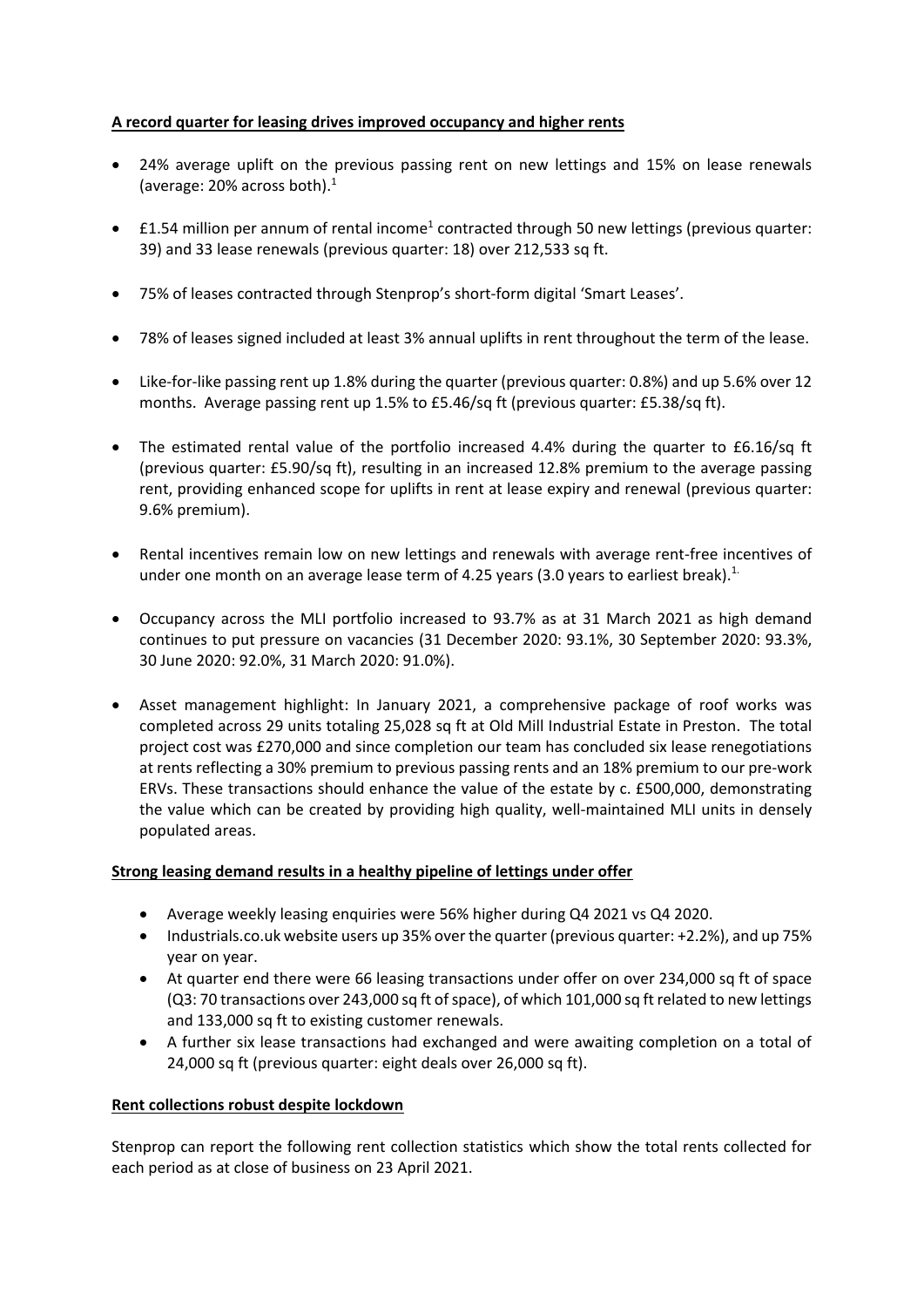|                                        | <b>Monthly Rents (2020/2021)</b> |                     |                            |     |     |     |     | <b>Quarterly Rents (2020/2021)</b> |                  |                         |                         |                   |              |
|----------------------------------------|----------------------------------|---------------------|----------------------------|-----|-----|-----|-----|------------------------------------|------------------|-------------------------|-------------------------|-------------------|--------------|
| Country<br>$\prime$<br><b>Sector</b>   | Apr/<br>May/<br>Jun              | Jul/<br>Aug/<br>Sep | Oct/<br>Nov/<br><b>Dec</b> | Jan | Feb | Mar | Apr | Apr<br>to<br>Jun                   | Jul<br>to<br>Sep | Sep<br>to<br><b>Dec</b> | <b>Dec</b><br>to<br>Mar | Mar<br>to<br>June | <b>Total</b> |
| <b>UK MLI</b>                          | 91%                              | 89%                 | 90%                        | 83% | 78% | 79% | 61% | 95%                                | 95%              | 94%                     | 89%                     | 73%               | 87%          |
| Urban<br><b>UK</b><br><b>Logistics</b> |                                  |                     |                            |     |     |     |     | 100%                               | 100%             | 100%                    | 100%                    | 100%              | 100%         |
| <b>Guernsey</b><br><b>Office</b>       |                                  |                     |                            |     |     |     |     | 100%                               | 100%             | 100%                    | 100%                    | 100%              | 100%         |
| Germany                                | 99%                              | 99%                 | 98%                        | 83% | 83% | 83% | 97% |                                    |                  |                         |                         |                   | 95%          |
| Switzerland                            | 17%                              | 66%                 | 62%                        | 36% | 0%  | 0%  | 0%  |                                    |                  |                         |                         |                   | 37%          |
| <b>Total</b>                           | 90%                              | 93%                 | 92%                        | 80% | 75% | 76% | 66% | 96%                                | 97%              | 96%                     | 93%                     | 82%               | 90%          |

# **Completed £26 million of new MLI acquisitions and €64 million of German retail disposals** <sup>3</sup>

- **Acquisition of Lake Enterprise Park in Bromborough** on 5 February 2021 for £4,150,000, reflecting a net initial yield of 6.7% and a capital value of £111 psf.
- **Acquisition of Newburn Riverside Industrial Estate in Newcastle Upon Tyne** completed on 25 February 2021, for £10,900,000, reflecting a net initial yield of 6.8% and a capital value of £93 psf following exchange of contracts on 2 December 2020.
- **Acquisition of Enterprise 5 Industrial Estate in Bradford** on 5 March 2021 for £3,370,000, reflecting a net initial yield of 6.5% and a capital value of £106 psf.
- **Acquisition of Headlands Trading Estate in Swindon** on 26 March 2021 for £7,375,000, reflecting a net initial yield of 7.1% and a capital value of £70 psf.
- **Disposal of the Bikemax Portfolio, Germany** completed on 31 March 2021 for €27 million, in line with 30 September 2020 book value.
- **Disposal of Victoria Centre in Berlin** completed on 31 March 2021 for €37,450,000, with contracts having exchanged on 21 December 2020.

In total, Stenprop has completed 14 separate UK MLI acquisitions in the financial year to 31 March 2021, with an aggregate purchase price before costs of £91.5 million vs an acquisition target of £90 million.

As at 31 March 2021, MLI assets accounted for over 73% of Stenprop's total portfolio based on September 2020 valuations. Following the completion of the sale of Hermann Quartier (exchange of contracts was announced on 29 December 2020), the percentage of UK MLI within the Company's portfolio is expected to rise to over 75%.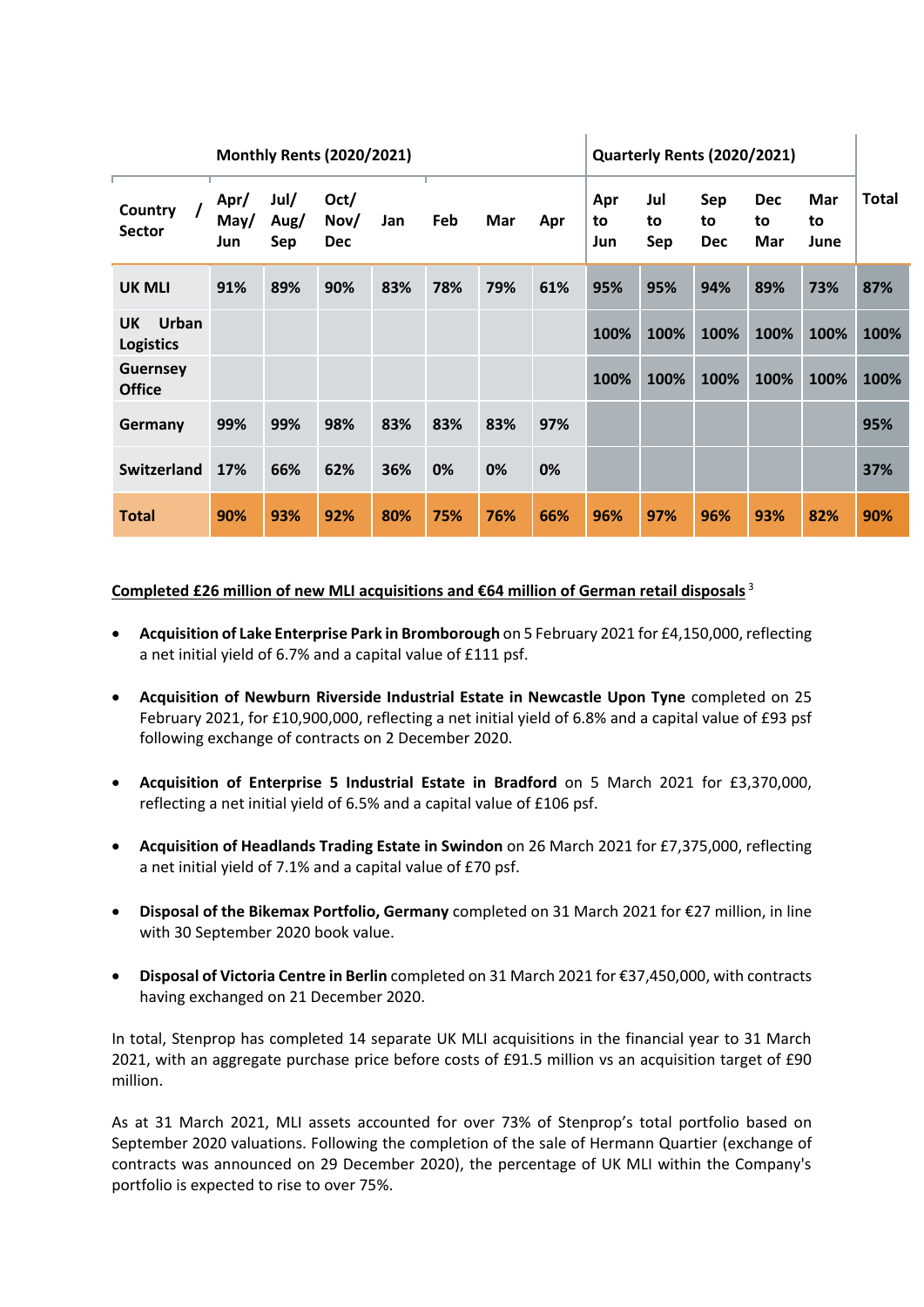As at 31 March 2021, Stenprop's net loan-to-value ratio<sup>2</sup> (LTV) was approximately 29% when allowing for unrestricted cash.

Stenprop will announce its full year results for the 12 months ending 31 March 2021 on 11 June 2021. At this time, the Company will also set-out the schedule for its planned move from the Specialist Funds Segment to the Premium Segment of the Main Market of the London Stock Exchange, and the corresponding proposed change from a Primary to a Secondary Listing on the Johannesburg Stock Exchange.

### **Notes**

The financial information on which this trading update is based has not been reviewed or reported on by the Company's external auditors.

<sup>1</sup> As the roll out of our Smart Leases gains momentum, most new leases now include annual 3% rent increases for the duration of the lease. Considering this, we have decided to adopt a more conservative approach to showing rental uplifts and incentives on new lettings and lease renewals. Previously, we showed the uplift in rent from previous passing rent to the highest contractual rent in the new lease, with all rent less than that classed as incentives.

Going forward, we will show the uplift in rent as the uplift from previous passing rent to the rent payable immediately after any rent-free period or discounted rents expire but before any annual 3% rent uplifts (called the 'base rent'). We will in turn only include in the calculation of the incentive any discounts in rent from the base rent during the period prior to the first fixed 3% uplift. This will result in a more conservative uplift figure being reported on leases which include annual fixed uplifts, but also a lower rental incentive and we believe this will more accurately reflect the rental trends during each reporting period.

By way of example, using the old method the average rental uplift during Q4 FY21 was 33% with an average rent incentive of 2.1 months vs an uplift of 20% and an average incentive of 0.9 months under the new methodology. For a more in-depth explanation of this change, please see our Trading Update presentation and/or webinar.

<sup>2</sup> Calculated as gross borrowing less unrestricted cash, divided by gross asset value based on our 30 September 2020 valuations adjusted for subsequent acquisitions and disposals and changes in foreign exchange rates. Unrestricted cash is cash and cash equivalents after deducting amounts for service charge, tenant deposits and cash held in debt service accounts.

<sup>3</sup> The above transactions have already been announced on RNS and SENS. For full details please visit <https://stenprop.com/investors/regulatory-news-service/>

*To receive details of all future announcements made by Stenprop, please add your name and email address to our Investor News email list at<https://stenprop.com/media/stenprop-investor-news/>*

For further information:

### **Stenprop Limited**

Paul Arenson (CEO) [paul.arenson@stenprop.com](mailto:paul.arenson@stenprop.com) Julian Carey (Managing Director) [julian.carey@stenprop.com](mailto:julian.carey@stenprop.com) James Beaumont (CFO) [james.beaumont@stenprop.com](mailto:james.beaumont@stenprop.com)

**Numis Securities Limited (Financial Adviser)** +44 (0)20 7260 1000